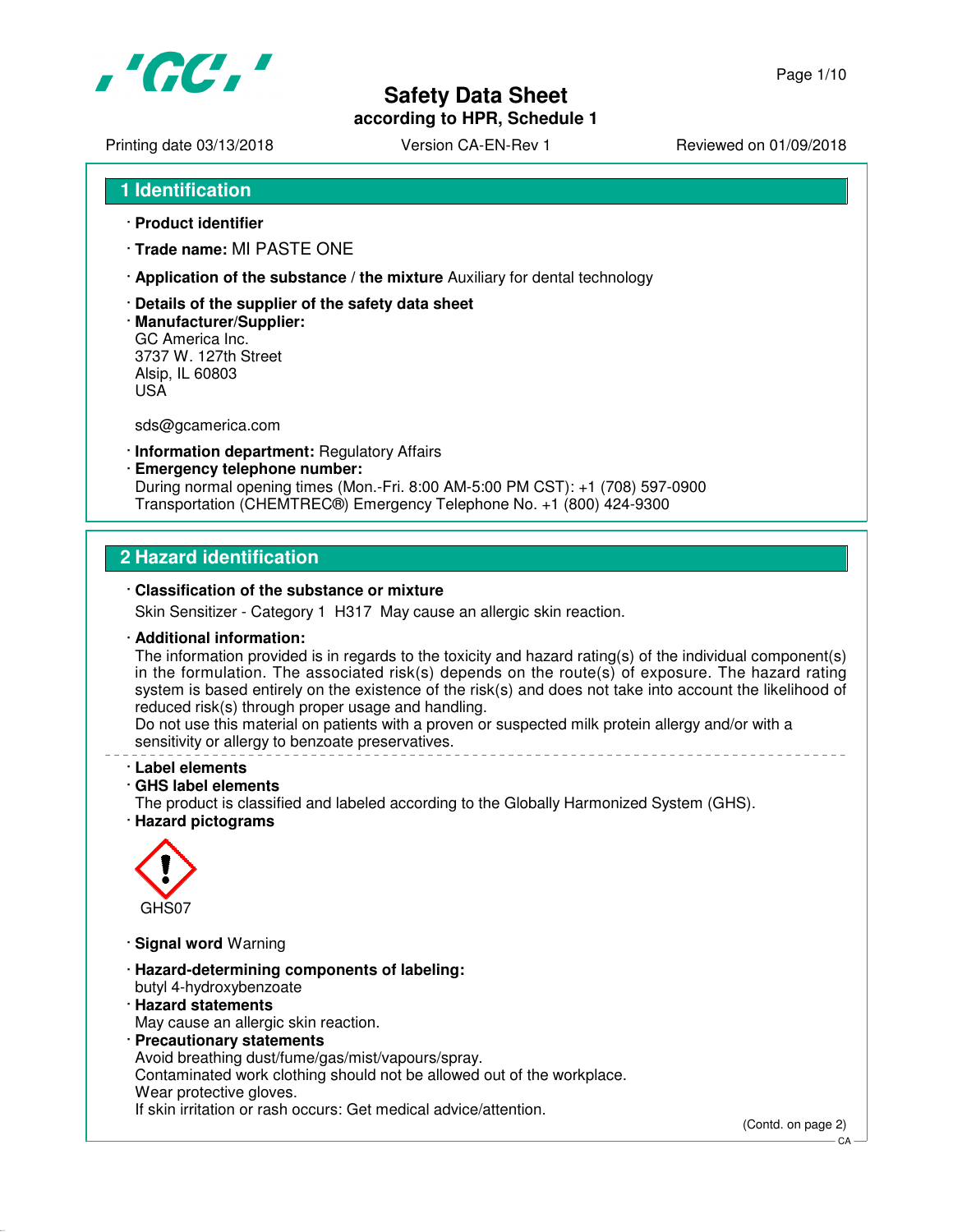**according to HPR, Schedule 1**

Printing date 03/13/2018 **Version CA-EN-Rev 1** Reviewed on 01/09/2018

**Trade name:** MI PASTE ONE

(Contd. of page 1)

Specific treatment (see on this label). Dispose of contents/container in accordance with local/regional/national/international regulations. · **Additional information:**

10 % of the mixture consists of an ingredient or ingredients of unknown acute toxicity.

· **Classification system:**

· **NFPA ratings (scale 0 - 4)**



· **HMIS-ratings (scale 0 - 4)**

**HEALTH**  FIRE <mark>REACTIVITY</mark> 0  $\boxed{0}$  $\boxed{0}$  $Health = 0$ 

 $Fire = 0$ Reactivity  $= 0$ 

### **3 Composition/Information on ingredients**

#### · **Chemical characterization: Mixtures**

· **Description:** Mixture of the substances listed below with nonhazardous additions.

| · Dangerous components: |                                                          |              |  |  |
|-------------------------|----------------------------------------------------------|--------------|--|--|
| CAS: 56-81-5            | alvcerol                                                 | 10 - 30% w/w |  |  |
|                         | CAS: 7757-79-1 potassium nitrate                         | 1 - 5% w/w   |  |  |
|                         | CAS: 9004-32-4 sodium carboxyl methyl cellulose (CMC-Na) | 1 - 5% w/w   |  |  |
| CAS: 57-55-6            | propylene glycol                                         | 1 - 5% w/w   |  |  |
| CAS: 94-26-8            | butyl 4-hydroxybenzoate                                  | ≤ 1% w/w     |  |  |

#### · **Additional information:**

If a substance is marked with \*\*, then substance is a trade secret. This is allowed under OSHA's Hazard Communication Standard (HCS) as a trade secret and under GHS as Confidential Business Information (CBI).

#### **4 First aid measures**

#### · **Description of first aid measures**

· **General information:**

Immediately remove any clothing soiled by the product. If symptoms persist consult doctor.

· **After inhalation:** Supply fresh air; consult doctor in case of complaints. In case of unconsciousness place patient stably in side position for transportation. · **After skin contact:**

Immediately wash with water and soap and rinse thoroughly. Seek medical treatment.

· **After eye contact:**

Rinse opened eye for several minutes under running water. If symptoms persist, consult a doctor. · **After swallowing:**

Rinse out mouth and then drink plenty of water. If symptoms persist consult doctor.

(Contd. on page 3)

CA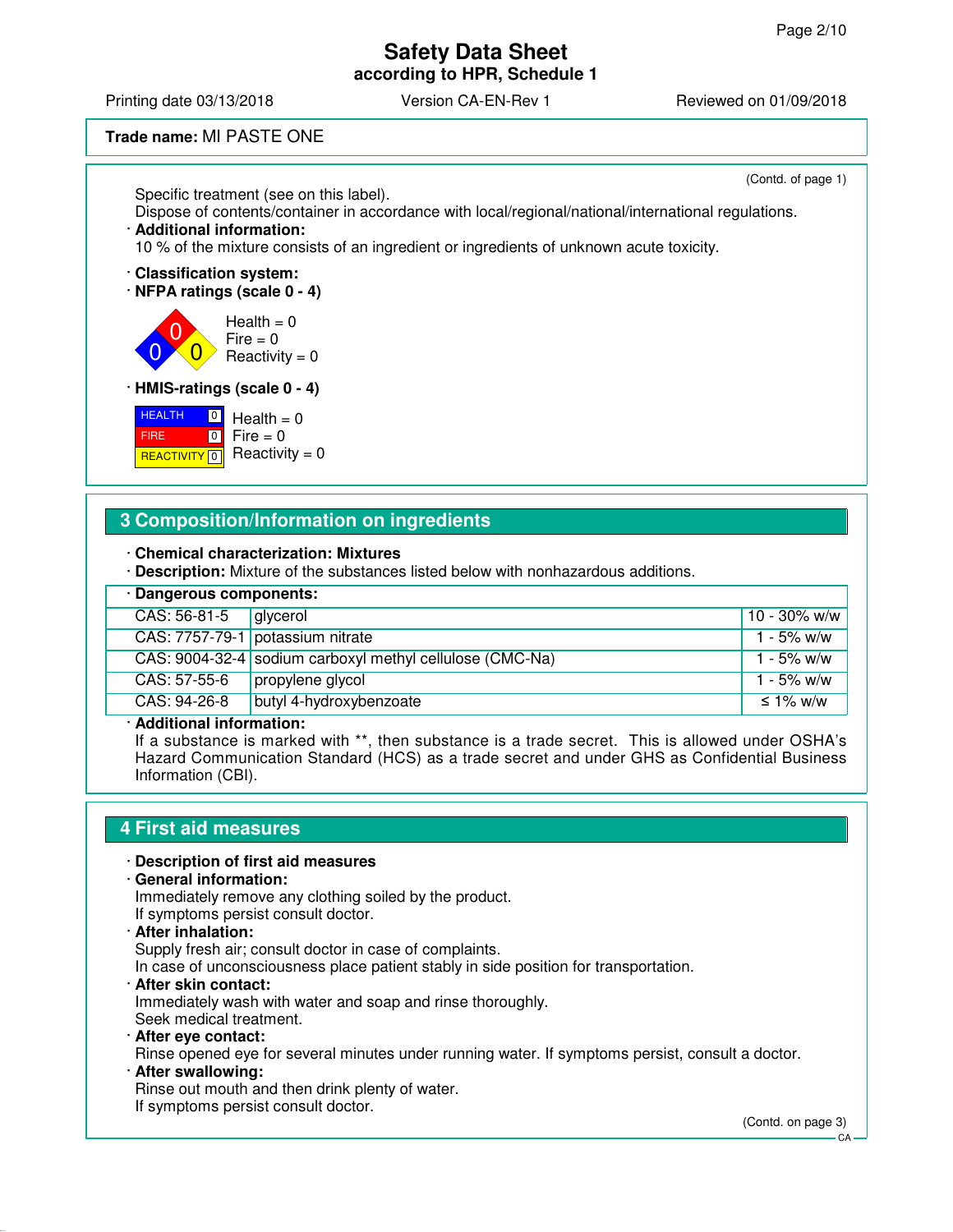**according to HPR, Schedule 1**

Printing date 03/13/2018 Version CA-EN-Rev 1 Reviewed on 01/09/2018

**Trade name:** MI PASTE ONE

(Contd. of page 2)

- · **Information for doctor:**
- · **Most important symptoms and effects, both acute and delayed** Allergic reactions · **Indication of any immediate medical attention and special treatment needed** No further relevant information available.

# **5 Firefighting measures**

- · **Extinguishing media**
- · **Suitable extinguishing agents:** CO2, extinguishing powder or water spray. Fight larger fires with water spray or alcohol resistant foam. Use fire fighting measures that suit the environment.
- · **For safety reasons unsuitable extinguishing agents:** Water with full jet · **Special hazards arising from the substance or mixture** Formation of toxic gases is possible during heating or in case of fire.
- · **Advice for firefighters**
- · **Protective equipment:** Wear self-contained respiratory protective device.
- · **Additional information**

Dispose of fire debris and contaminated fire fighting water in accordance with official regulations.

## **6 Accidental release measures**

- · **Personal precautions, protective equipment and emergency procedures** Remove persons from danger area. Avoid contact with the eyes and skin. Wear protective clothing.
- · **Environmental precautions:** Do not allow product to reach sewage system or any water course. Do not allow to penetrate the ground/soil.
- · **Methods and material for containment and cleaning up:** Absorb liquid components with liquid-binding material. Dispose of the collected material according to regulations. **Reference to other sections**
- See Section 7 for information on safe handling. See Section 8 for information on personal protection equipment. See Section 13 for disposal information.

# **7 Handling and storage**

#### · **Handling:**

- · **Precautions for safe handling** Observe instructions for use. Ensure good ventilation/exhaustion at the workplace.
- Prevent formation of aerosols.
- Avoid contact with the eyes and skin.
- · **Information about protection against explosions and fires:** No special measures required.
- · **Conditions for safe storage, including any incompatibilities**
- · **Storage:**
- · **Requirements to be met by storerooms and receptacles:** Store only in unopened original receptacles.
- · **Information about storage in one common storage facility:** Store away from foodstuffs.

 $CA$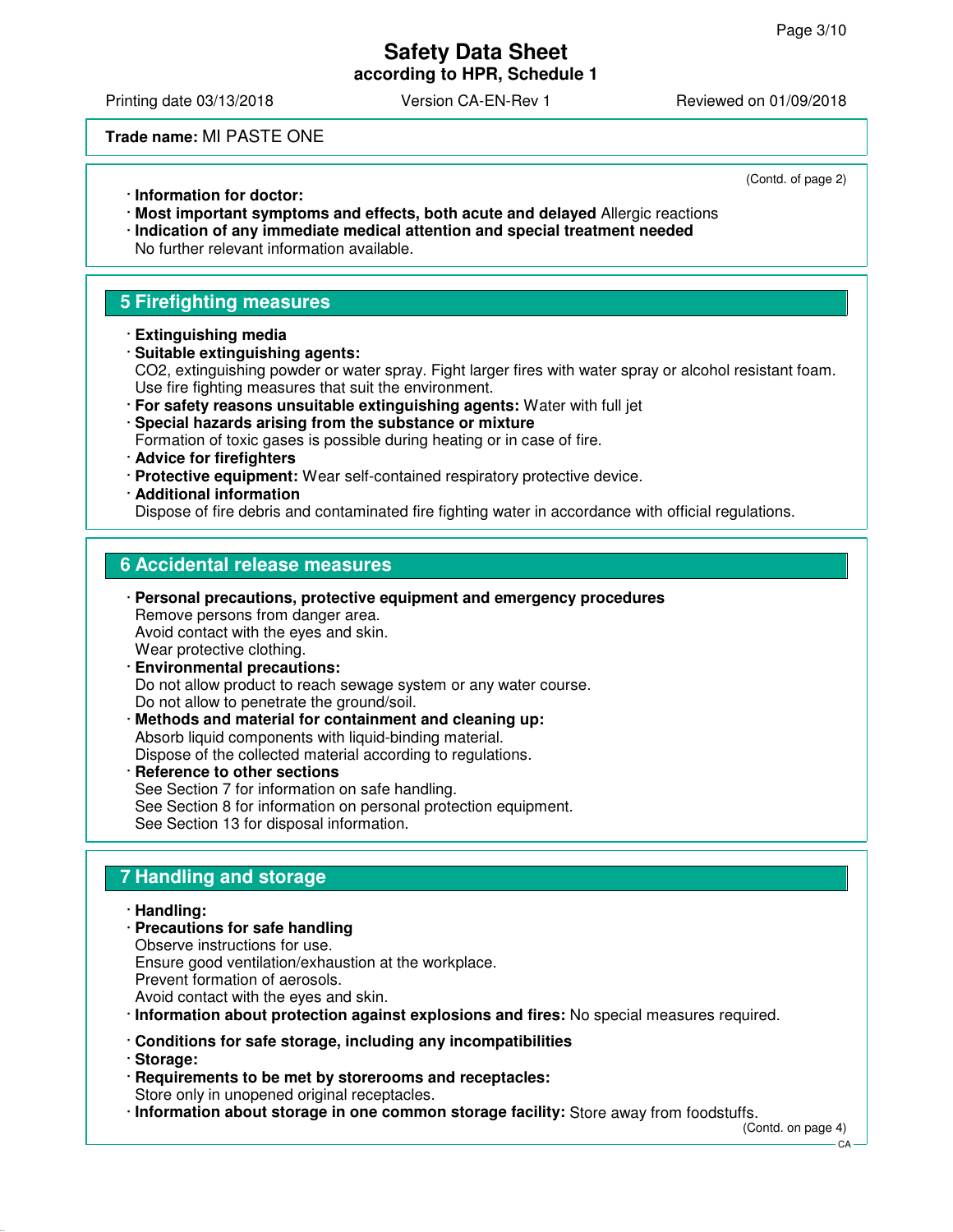**according to HPR, Schedule 1**

Printing date 03/13/2018 Version CA-EN-Rev 1 Reviewed on 01/09/2018

**Trade name:** MI PASTE ONE

(Contd. of page 3) · **Further information about storage conditions:** Observe instructions for use / storage.

· **Specific end use(s)** No further relevant information available.

### **8 Exposure controls/ Personal protection**

· **Additional information about design of technical systems:** No further data; see item 7.

#### · **Control parameters**

| Components with limit values that require monitoring at the workplace: |  |
|------------------------------------------------------------------------|--|
|                                                                        |  |

#### **CAS: 56-81-5 glycerol**

- EL Long-term value: 10\* 3\*\* mg/m³
	- \*mist; \*\*mist, respirable

EV Long-term value: 10 mg/m³

#### **CAS: 57-55-6 propylene glycol**

EV Long-term value:  $155*10**$  mg/m<sup>3</sup>,  $50*$  ppm

\*vapour and aerosol;\*\*aerosol only

· **Additional information:** The lists that were valid during the creation were used as basis.

#### · **Exposure controls**

- · **Personal protective equipment:**
- · **General protective and hygienic measures:**

The usual precautionary measures for handling chemicals should be followed.

Avoid contact with the eyes and skin.

Wash hands before breaks and at the end of work.

Keep away from foodstuffs, beverages and feed.

Immediately remove all soiled and contaminated clothing.

· **Breathing equipment:**



Suitable respiratory protective device recommended.

#### · **Protection of hands:**



Protective gloves

#### · **Material of gloves**

The selection of the suitable gloves does not only depend on the material, but also on further marks of quality and varies from manufacturer to manufacturer. As the product is a preparation of several substances, the resistance of the glove material can not be calculated in advance and has therefore to be checked prior to the application.

· **Penetration time of glove material**

The exact break through time has to be found out by the manufacturer of the protective gloves and has to be observed.

· **Eye protection:** Manufacturing sites:

Wear safety glasses with side shields (or goggles).

Distribution, Workplace, and Household Settings:

No special protective equipment required

(Contd. on page 5)

CA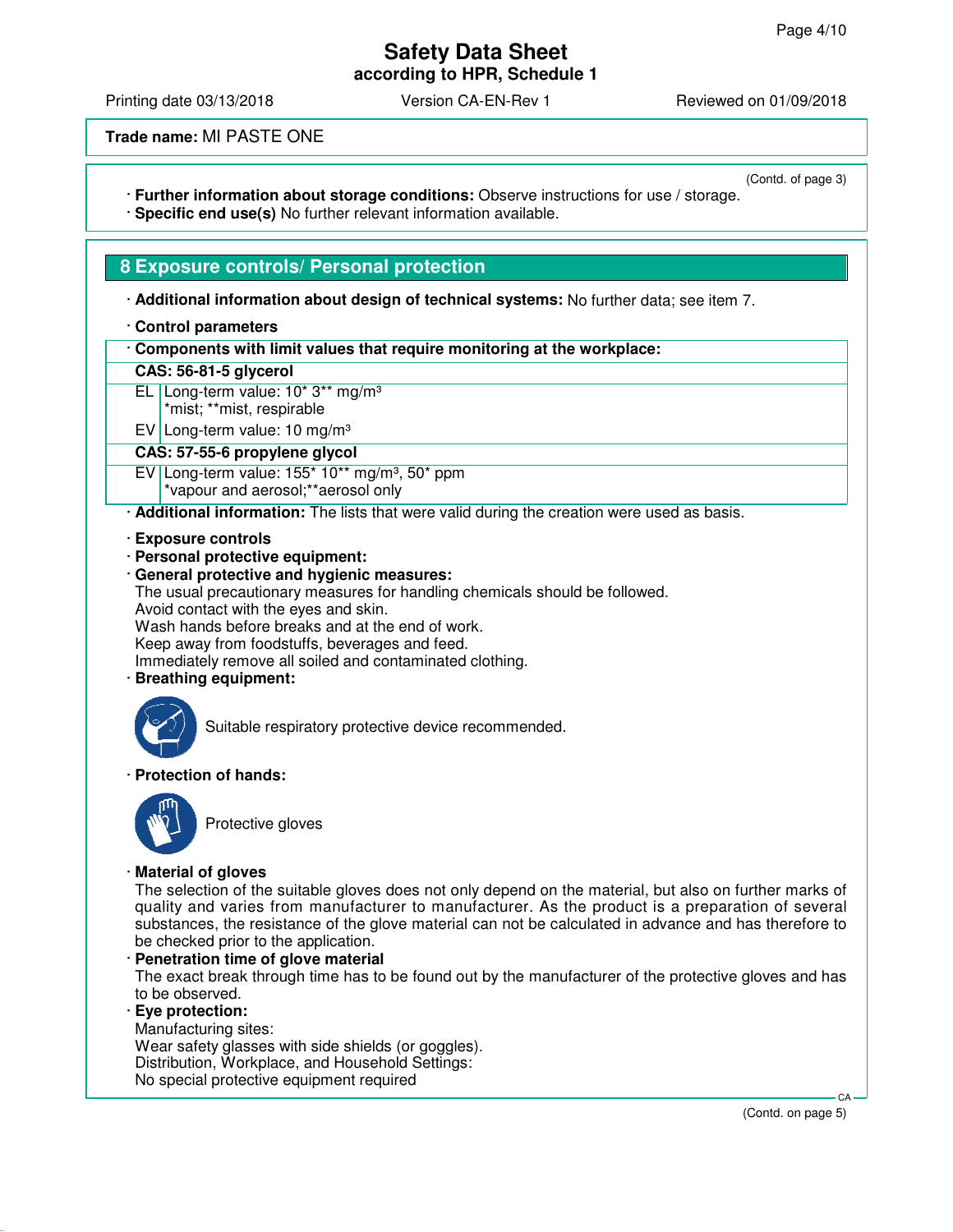# **Safety Data Sheet according to HPR, Schedule 1**

Printing date 03/13/2018 Version CA-EN-Rev 1 Reviewed on 01/09/2018

**Trade name:** MI PASTE ONE

(Contd. of page 4)

| 9 Physical and chemical properties                                                                |                                                     |  |  |  |
|---------------------------------------------------------------------------------------------------|-----------------------------------------------------|--|--|--|
| · Information on basic physical and chemical properties<br>· General Information                  |                                                     |  |  |  |
| · Appearance:<br>Form:                                                                            | Pasty                                               |  |  |  |
| Color:                                                                                            | White                                               |  |  |  |
| · Odor:                                                                                           | Product specific                                    |  |  |  |
| · Odor threshold:                                                                                 | Not determined.                                     |  |  |  |
| · pH-value at 20 ℃:                                                                               | 7                                                   |  |  |  |
| Change in condition<br><b>Melting point/Melting range:</b><br><b>Boiling point/Boiling range:</b> | Undetermined.<br>Undetermined.                      |  |  |  |
| · Flash point:                                                                                    | Not applicable.                                     |  |  |  |
| · Flammability (solid, gaseous):                                                                  | Not applicable.                                     |  |  |  |
| · Ignition temperature:                                                                           | Undetermined.                                       |  |  |  |
| <b>Decomposition temperature:</b>                                                                 | Not determined.                                     |  |  |  |
| · Auto igniting:                                                                                  | Product is not self-igniting.                       |  |  |  |
| · Danger of explosion:                                                                            | Product does not present an explosion hazard.       |  |  |  |
| <b>Explosion limits:</b><br>Lower:<br>Upper:                                                      | 0.9 Vol %<br>0.0 Vol %                              |  |  |  |
| · Vapor pressure:                                                                                 | Not determined.                                     |  |  |  |
| · Density at 20 ℃:                                                                                | 1.29 $g/cm^{3}$                                     |  |  |  |
| · Relative density                                                                                | Not determined.                                     |  |  |  |
| · Vapor density                                                                                   | Not determined.                                     |  |  |  |
| · Evaporation rate                                                                                | Not determined.                                     |  |  |  |
| · Solubility in / Miscibility with<br>Water:                                                      | Fully miscible.                                     |  |  |  |
| · Partition coefficient (n-octanol/water): Not determined.                                        |                                                     |  |  |  |
| · Viscosity:                                                                                      |                                                     |  |  |  |
| Dynamic:                                                                                          | Not determined                                      |  |  |  |
| Kinematic:                                                                                        | Not determined.                                     |  |  |  |
| · Solvent content:                                                                                |                                                     |  |  |  |
| Organic solvents:                                                                                 | 20.1%                                               |  |  |  |
| Water:                                                                                            | 41.0%                                               |  |  |  |
| <b>Solids content:</b><br>Other information                                                       | 21.6%<br>No further relevant information available. |  |  |  |

# **10 Stability and reactivity**

· **Reactivity** No further relevant information available.

· **Chemical stability** Stable at ambient temperature.

(Contd. on page 6)

CA-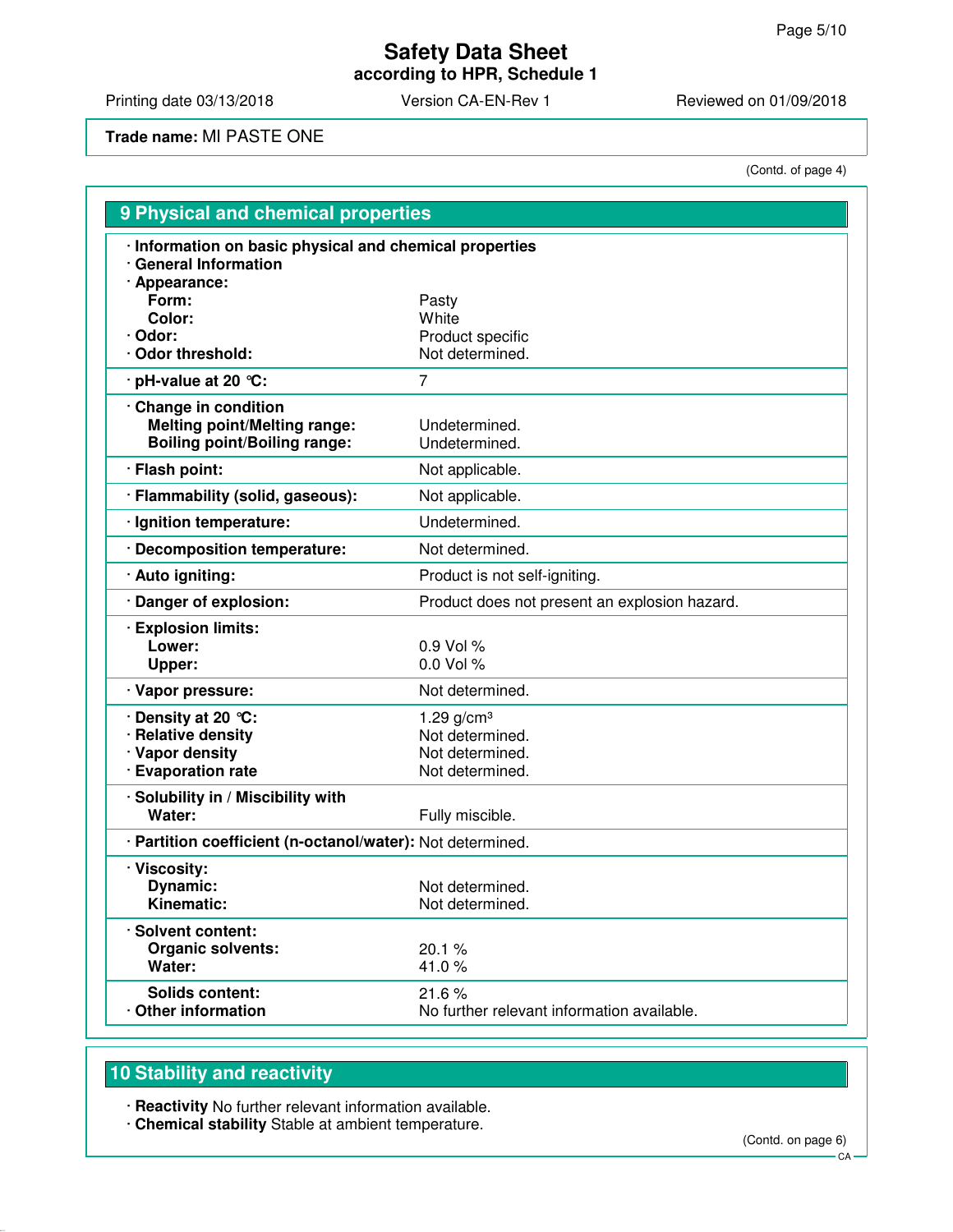(Contd. of page 5)

# **Safety Data Sheet**

**according to HPR, Schedule 1**

Printing date 03/13/2018 Version CA-EN-Rev 1 Reviewed on 01/09/2018

**Trade name:** MI PASTE ONE

· **Thermal decomposition / conditions to be avoided:**

No decomposition if used according to specifications.

- · **Possibility of hazardous reactions** No dangerous reactions known.
- · **Conditions to avoid** No further relevant information available.
- · **Incompatible materials:** No further relevant information available.
- · **Hazardous decomposition products:** No dangerous decomposition products known.

### **11 Toxicological information**

- · **Information on toxicological effects**
- · **Acute toxicity:**
- · **LD/LC50 values that are relevant for classification:** No further relevant information available.
- · **Primary irritant effect:**
- · **on the skin:** No irritant effect.
- · **on the eye:** No irritating effect.
- · **Sensitization:** Sensitization possible through skin contact.
- · **Additional toxicological information:**
- · **Carcinogenic categories**
- · **IARC (International Agency for Research on Cancer)**
- silicon dioxide 33
- titanium dioxide 2B
- sodium fluoride **3**

#### · **NTP (National Toxicology Program)**

None of the ingredients is listed.

#### · **Carcinogenic categories' legend:**

IARC Group 1: The agent is carcinogenic to humans.

IARC Group 2A: The agent is probably carcinogenic to humans.

IARC Group 2B: The agent is possibly carcinogenic to humans.

IARC Group 3: The agent is not classifiable as to its carcinogenicity to humans.

- IARC Group 4: The agent is probably not carcinogenic to humans.
- NTP K: Known to be human carcinogen.

NTP R: Reasonably anticipated to be human carcinogen.

- · **Repeated dose toxicity.** No further relevant information available.
- · **CMR effects (carcinogenity, mutagenicity and toxicity for reproduction)** No further relevant information available. No further relevant information available.

# **12 Ecological information**

- · **Toxicity**
- · **Aquatic toxicity:** No further relevant information available.
- · **Persistence and degradability** No further relevant information available.
- · **Behavior in environmental systems:**
- · **Bioaccumulative potential** No further relevant information available.
- · **Mobility in soil** No further relevant information available.
- · **Additional ecological information:**
- · **General notes:** Not known to be hazardous to water.

(Contd. on page 7)

 $C.A$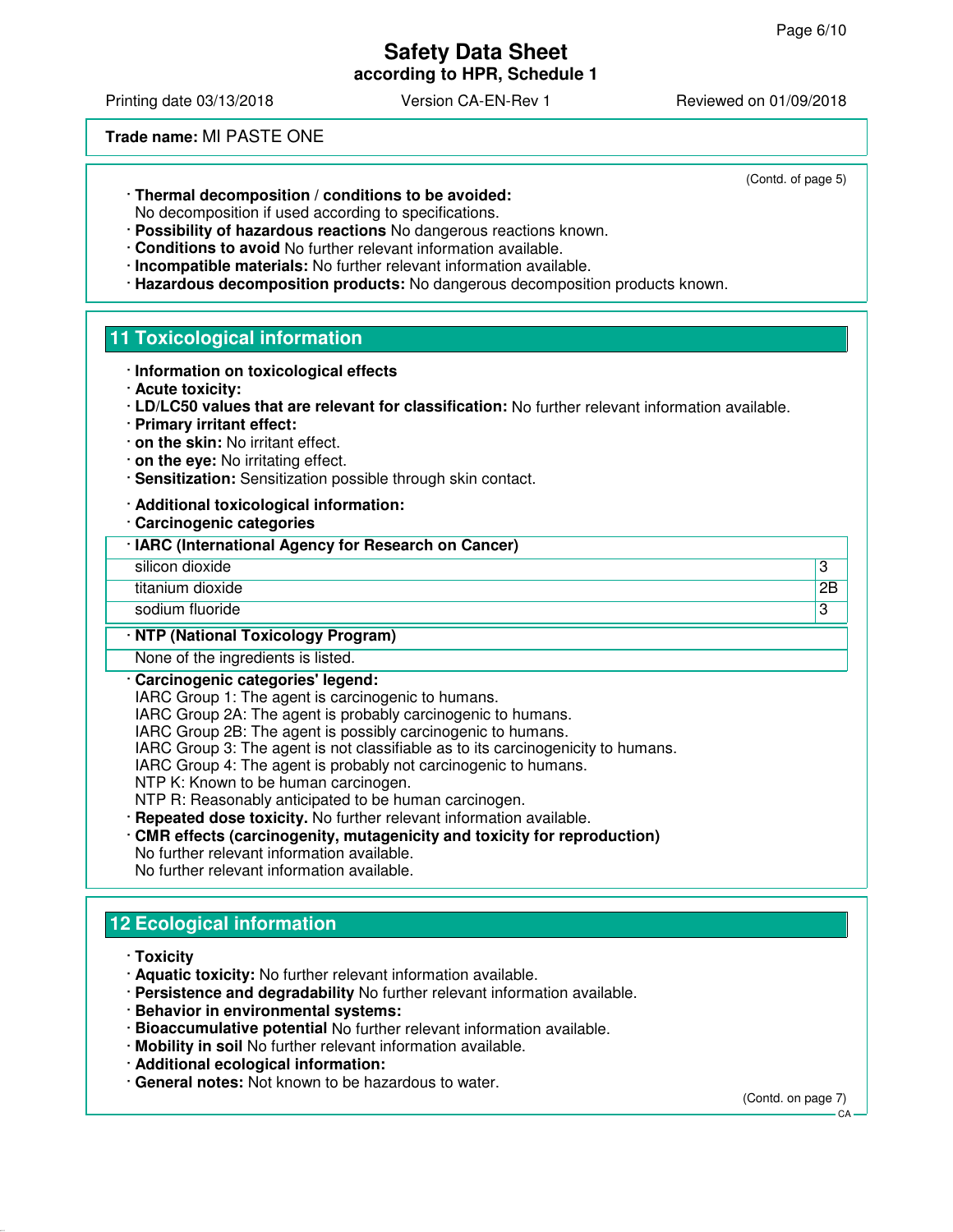(Contd. of page 6)

# **Safety Data Sheet**

**according to HPR, Schedule 1**

Printing date 03/13/2018 **Version CA-EN-Rev 1** Reviewed on 01/09/2018

**Trade name:** MI PASTE ONE

· **Results of PBT and vPvB assessment**

· **PBT:** Not applicable.

· **vPvB:** Not applicable.

· **Other adverse effects** No further relevant information available.

### **13 Disposal considerations**

· **Uncleaned packagings:**

· **Recommendation:** Disposal must be made according to official regulations.

· **Recommended cleansing agent:** Water, if necessary with cleansing agents.

| <b>14 Transport information</b>                                                     |                 |
|-------------------------------------------------------------------------------------|-----------------|
| · UN-Number<br>· DOT, TDG, ADN, IMDG, IATA                                          | Void            |
| · UN proper shipping name<br>· DOT, TDG, ADN, IMDG, IATA                            | Void            |
| · Transport hazard class(es)                                                        |                 |
| · DOT, TDG, ADN, IMDG, IATA<br>· Class                                              | Void            |
| · Packing group<br>· DOT, TDG, IMDG, IATA                                           | Void            |
| · Environmental hazards:<br>· Marine pollutant:                                     | No.             |
| · Special precautions for user                                                      | Not applicable. |
| · Transport in bulk according to Annex II of<br><b>MARPOL73/78 and the IBC Code</b> | Not applicable. |
| · UN "Model Regulation":                                                            | Void            |

# **15 Regulatory information**

· **Safety, health and environmental regulations/legislation specific for the substance or mixture** · **SARA (Superfund Amendments and Reauthorization Act)**

· **Section 355 (extremely hazardous substances):**

None of the ingredients is listed.

· **Section 313 (Specific toxic chemical listings):**

potassium nitrate

phosphoric acid

· **TSCA (Toxic Substances Control Act):**

glycerol

silicon dioxide

D-glucitol

(Contd. on page 8)

 $C.A$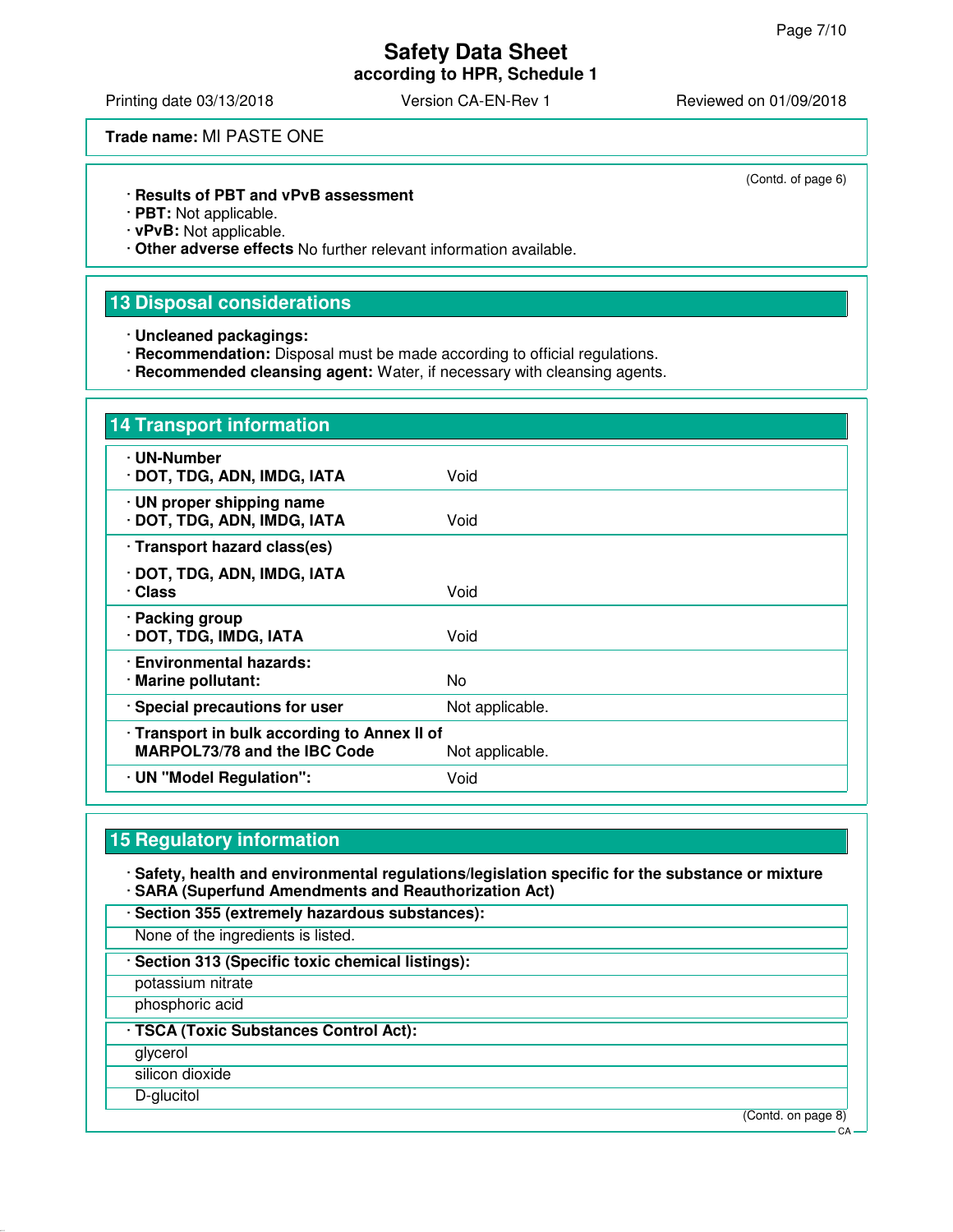**according to HPR, Schedule 1**

Printing date 03/13/2018 Version CA-EN-Rev 1 Reviewed on 01/09/2018

**Trade name:** MI PASTE ONE

| (Contd. of page 7)                                                                                             |
|----------------------------------------------------------------------------------------------------------------|
|                                                                                                                |
|                                                                                                                |
|                                                                                                                |
|                                                                                                                |
|                                                                                                                |
|                                                                                                                |
|                                                                                                                |
|                                                                                                                |
|                                                                                                                |
|                                                                                                                |
|                                                                                                                |
|                                                                                                                |
|                                                                                                                |
|                                                                                                                |
|                                                                                                                |
|                                                                                                                |
|                                                                                                                |
|                                                                                                                |
|                                                                                                                |
|                                                                                                                |
|                                                                                                                |
|                                                                                                                |
|                                                                                                                |
|                                                                                                                |
|                                                                                                                |
|                                                                                                                |
|                                                                                                                |
|                                                                                                                |
|                                                                                                                |
|                                                                                                                |
|                                                                                                                |
|                                                                                                                |
|                                                                                                                |
|                                                                                                                |
|                                                                                                                |
|                                                                                                                |
| The product is classified and labeled according to the Globally Harmonized System (GHS).<br>(Contd. on page 9) |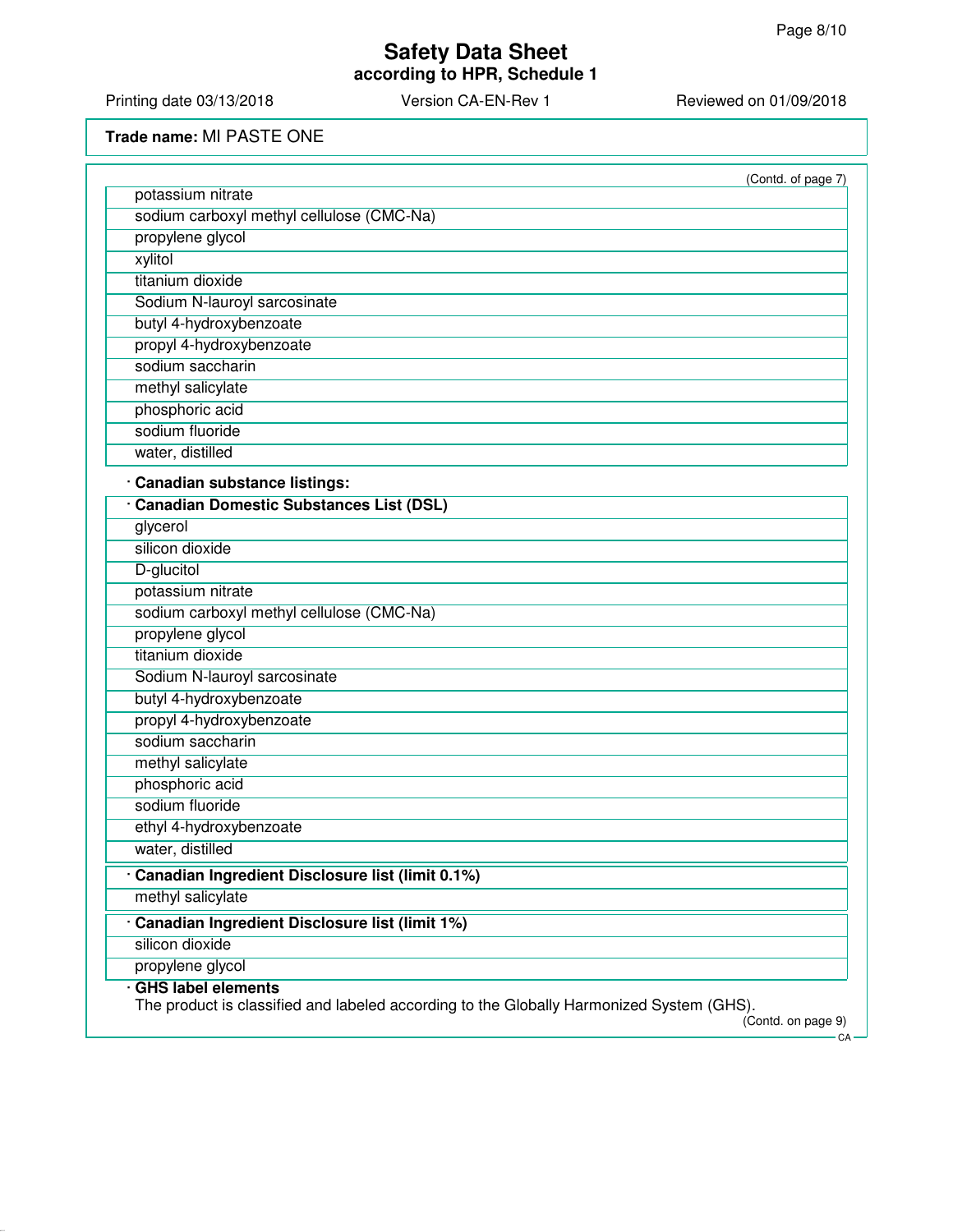## **Safety Data Sheet according to HPR, Schedule 1**

Printing date 03/13/2018 Version CA-EN-Rev 1 Reviewed on 01/09/2018

### **Trade name:** MI PASTE ONE

(Contd. of page 8) · **Hazard pictograms** GHS07 · **Signal word** Warning · **Hazard-determining components of labeling:** butyl 4-hydroxybenzoate · **Hazard statements** May cause an allergic skin reaction. · **Precautionary statements** Avoid breathing dust/fume/gas/mist/vapours/spray. Contaminated work clothing should not be allowed out of the workplace. Wear protective gloves. If skin irritation or rash occurs: Get medical advice/attention. Specific treatment (see on this label). Dispose of contents/container in accordance with local/regional/national/international regulations. · **Chemical safety assessment:** A Chemical Safety Assessment has not been carried out. **16 Other information** · **Department issuing SDS:** Regulatory Affairs · **Contact:** Regulatory Affairs Telephone No. +1 (708) 597-0900 sds@gcamerica.com · **Date of preparation / last revision** 03/13/2018 / - · **Abbreviations and acronyms:** GHS: Globally Harmonized System of Classification and Labelling of Chemicals HCS: Hazard Communication Standard (USA) MSDS: Material Safety Data Sheet SDS: Safety Data Sheet ADN: Accord européen relatif au transport international des marchandises dangereuses par voies de navigation intérieures (European Agreement Concerning the International Carriage of Dangerous Goods by Inland Waterways) ECHA: European Chemicals Agency OSHA: Occupational Safety and Health Administration (USA) LEL: Lower Explosive Limit UEL: Upper Explosive Limit IMDG: International Maritime Code for Dangerous Goods DOT: US Department of Transportation IATA: International Air Transport Association CAS: Chemical Abstracts Service (division of the American Chemical Society) NFPA: National Fire Protection Association (USA) HMIS: Hazardous Materials Identification System (USA) LC50: Lethal concentration, 50 percent LD50: Lethal dose, 50 percent PBT: Persistent, Bioaccumulative and Toxic vPvB: very Persistent and very Bioaccumulative · **Sources** • Manufacturers' MSDSs/SDSs • OSHA (https://www.osha.gov/dts/chemicalsampling/toc/chmcas.html) • TOXNET (http://toxnet.nlm.nih.gov/) • ECHA (http://echa.europa.eu/) • EnviChem (www.echemportal.org) (Contd. on page 10)